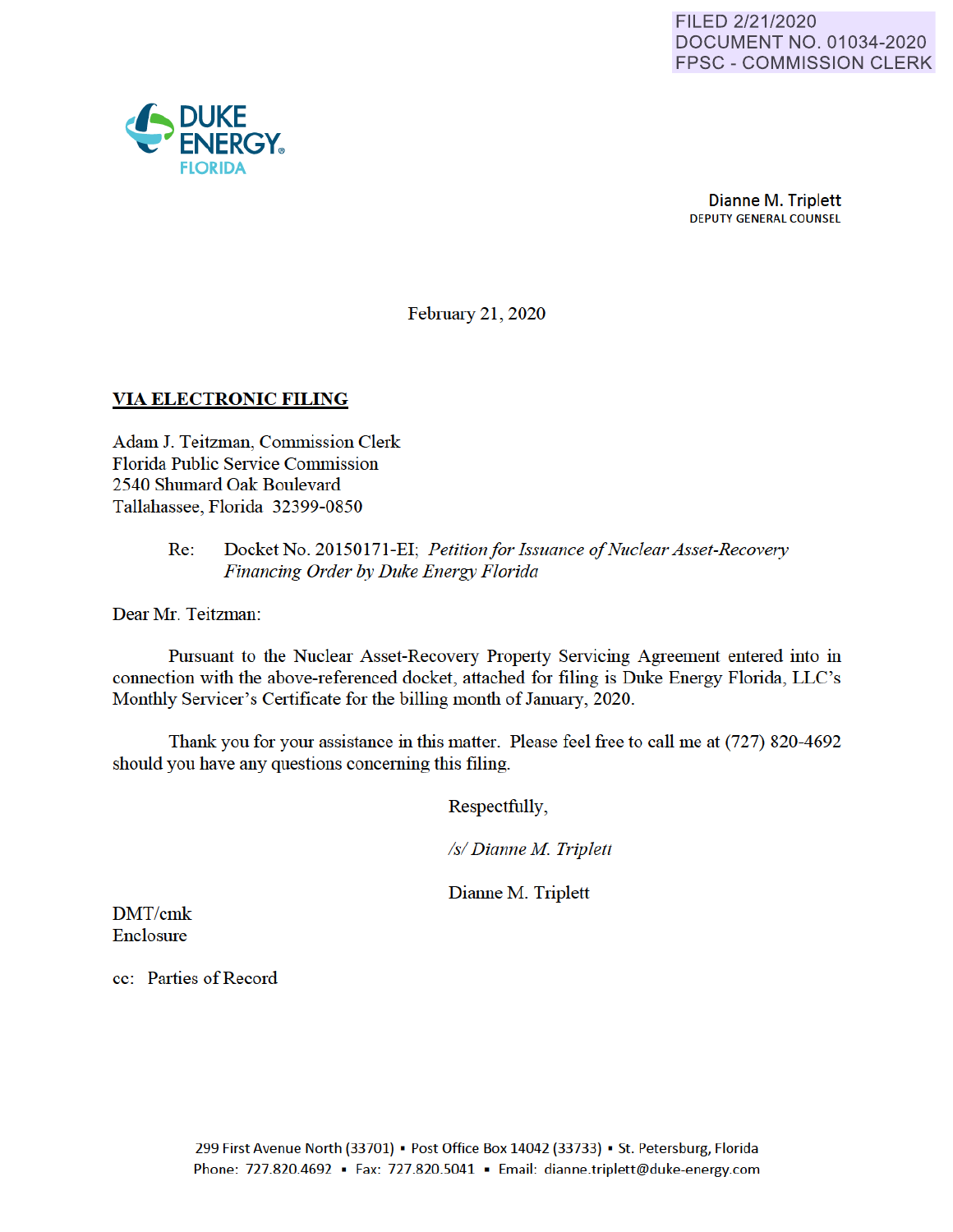# **CERTIFICATE OF SERVICE**

I HEREBY CERTIFY that a true and correct copy of the foregoing has been furnished via electronic mail to the following this  $21<sup>st</sup>$  day of February, 2020.

|                                             | /s/ Dianne M. Triplett            |  |
|---------------------------------------------|-----------------------------------|--|
|                                             | Attorney                          |  |
|                                             |                                   |  |
| Theresa Tan                                 | C. Rehwinkel / J. Kelly           |  |
| Office of the General Counsel               | Office of Public Counsel          |  |
| <b>Florida Public Service Commission</b>    | c/o The Florida Legislature       |  |
| 2540 Shumard Oak Blyd.                      | 111 West Madison Street, Room 812 |  |
| Tallahassee, FL 32399-0850                  | Tallahassee, FL 32399-1400        |  |
| <u>ltan@psc.state.fl.us</u>                 | kelly.jr@leg.state.fl.us          |  |
|                                             | rehwinkel.charles@leg.state.fl.us |  |
| Jon C. Moyle, Jr. / Karen A. Putnal         |                                   |  |
| 118 North Gadsden Street                    | James W. Brew                     |  |
| Tallahassee, FL 32301                       | 1025 Thomas Jefferson Street, NW  |  |
| jmoyle@moylelaw.com                         | Eighth Floor, West Tower          |  |
| kputnal@moylelaw.com                        | Washington, DC 20007-5201         |  |
|                                             | jbrew@smxblaw.com                 |  |
| Robert Scheffel Wright / John T. LaVia, III |                                   |  |
| 1300 Thomaswood Drive                       |                                   |  |
| Tallahassee, FL 32308                       |                                   |  |
| schef@gbwlegal.com                          |                                   |  |
| jlavia@gbwlegal.com                         |                                   |  |
|                                             |                                   |  |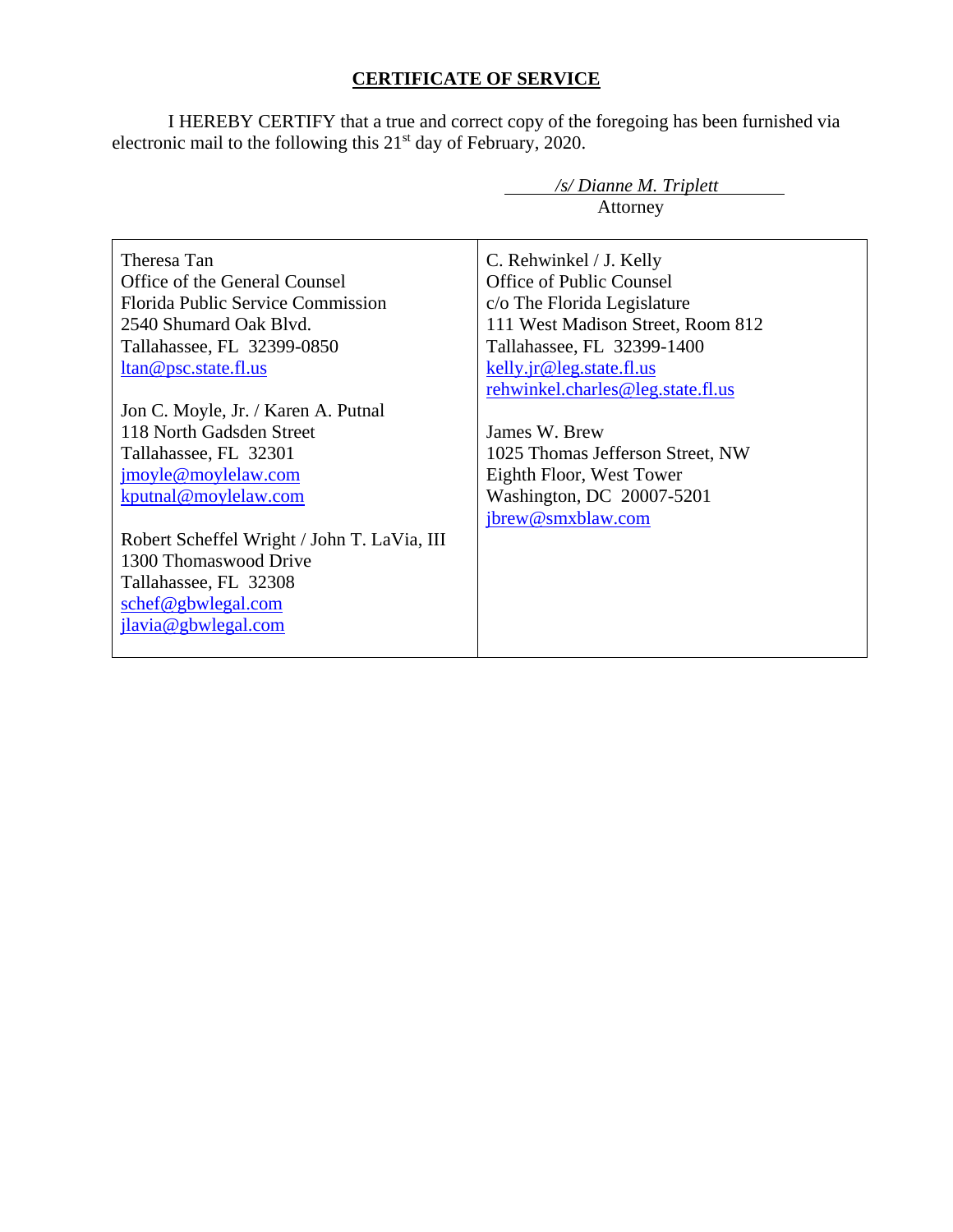# **MONTHLY SERVICER'S CERTIFICATE**

DUKE ENERGY FLORIDA PROJECT FINANCE, LLC

#### \$1,294,290,000 Series A Senior Secured Nuclear Asset-Recovery Bonds

Pursuant to SECTION 3.01(b) of the Nuclear Asset-Recovery Property Servicing Agreement dated as of June 22, 2016 by and between Duke Energy Florida, Inc., as Servicer, and Duke Energy Florida Project Finance, LLC, as Issuer (the "Servicing Agreement"), the Servicer does hereby certify as follows:

Capitalized terms used but not defined in this Monthly Servicer's Certificate have their respective meanings as set forth in the Servicing Agreement. References herein to certain sections and subsections are references to the respective sections or subsections of the **Servicing Agreement.** 

Current BILLING MONTH: January 2020

| Current BILLING MONTH: 12/31/2019 - 01/28/2020                 |                     |       |  |
|----------------------------------------------------------------|---------------------|-------|--|
| Standard Billing for prior BILLING MONTH: December 2019        |                     |       |  |
| <b>Residential Total Billed</b>                                | Ś.<br>191, 164, 631 |       |  |
| Residential NUCLEAR ASSET-RECOVERY CHARGE ("NARC") Billed      | 3,437,552           | 1.80% |  |
| General Service Non-Demand Total Billed                        | 21,170,959          |       |  |
| General Service Non-Demand NARC Billed                         | 362,500             | 1.71% |  |
| <b>General Service Billed</b>                                  | 1,587,962           |       |  |
| <b>General Service NARC Billed</b>                             | 25,409              | 1.60% |  |
| General Service Demand Total Billed                            | 96,665,677          |       |  |
| General Service Demand NARC Billed                             | 1,894,285           | 1.96% |  |
| Curtailable Total Billed                                       | 684,256             |       |  |
| Curtailable NARC Billed                                        | 11,116              | 1.62% |  |
| Interruptible Total Billed                                     | 11,003,975          |       |  |
| Interruptible NARC Billed                                      | 292,271             | 2.66% |  |
| <b>Lighting Total Billed</b>                                   | 2,121,379           |       |  |
| Lighting NARC Billed                                           | 8,542               | 0.40% |  |
| YTD Net Write-offs as a % of Total Billed Revenue (see Note 1) |                     |       |  |
| Non-Residential Class Customer Write-offs                      |                     |       |  |
| Residential Class Customer Write-offs                          |                     |       |  |
| Total Write-offs                                               | 0.23%               |       |  |
| Aggregate NARC Collections (see Note 2)                        |                     |       |  |
| <b>Total NARC Remitted for Current BILLING MONTH</b>           |                     |       |  |
| <b>Residential NARC Collected</b>                              | s.<br>3,226,888     |       |  |
| General Service Non-Demand NARC Collected                      | 340,298             |       |  |
| <b>General Service NARC Collected</b>                          | 23,781              |       |  |
| General Service Demand NARC Collected                          | 1,778,497           |       |  |
| <b>Curtailable NARC Collected</b>                              | 10,193              |       |  |
| Interruptible NARC Collected                                   | 274,617             |       |  |
| <b>Lighting NARC Collected</b>                                 | 7,927               |       |  |
| Sub-Total of NARC Collected                                    | s<br>5,662,201      |       |  |
| <b>Total Current NARC Collected and Remitted</b>               | \$<br>5,662,201     |       |  |